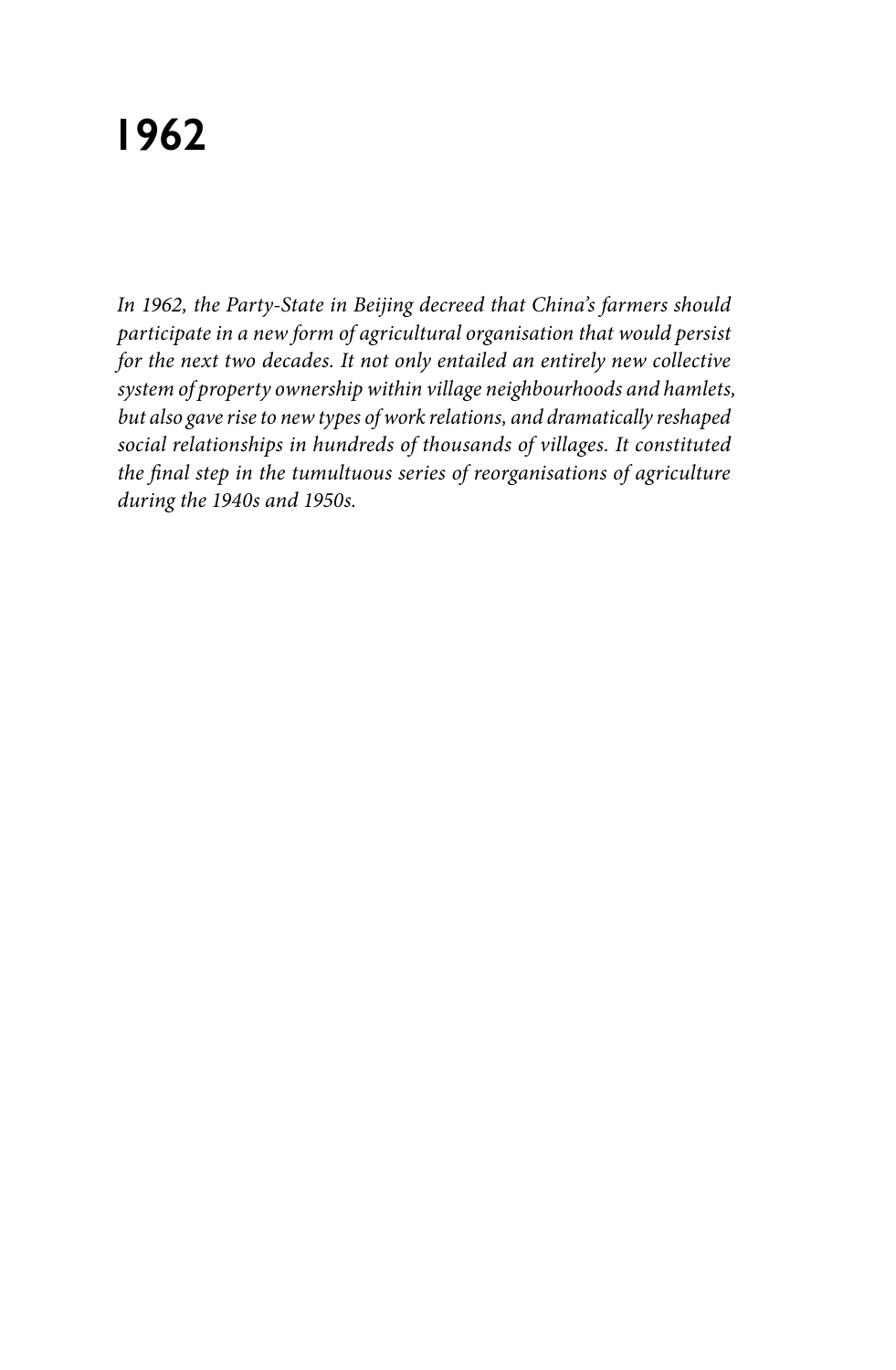## **Working Together in Agricultural Production Teams: The Work Lives of the Majority of Chinese Under Mao**

Jonathan UNGER

The farmers of China experienced, first, land reform and then<br>a succession of progressively higher forms of collectivisation,<br>leading to the utopian and ultimately tragic Great Leap Forward of<br>1958–60. During the Great Lea a succession of progressively higher forms of collectivisation, leading to the utopian and ultimately tragic Great Leap Forward of 1958–60. During the Great Leap period, a rural market town and all of the villages that surrounded it were declared a 'commune' (公社), and Chinese Communist Party officials in the market-town command posts of the new communes directed the labour of thousands of farmers. It was imagined that communes would provide the organisational foundation of material plenty. Stories circulated in China's mass media about miraculous achievements in far-flung parts of the country. In a competition to achieve similar miracles, large squads of farmers were instructed to plant seeds so tightly packed together that the seedlings crowded each other out; during the agricultural busy seasons, they were sent to work at hastily planned dam sites; they were told to eat free meals in public mess halls and to melt their own metal cooking utensils in primitive backyard steel furnaces that produced useless junk. Huge quantities of grain were shipped off to the cities and onward abroad as exports while rural officials competed to exaggerate the size of local harvest yields. The consequence of all this was a collapse in rural production during 1959 and 1960 and a plunge into starvation in many parts of the countryside.<sup>1</sup>

The specific system of collectives that will be the focus of this essay was created out of the ashes of that tragedy. The information about how it actually operated at the grassroots level derives from more than 100 interviews that Anita Chan and I conducted in Hong Kong during the 1970s and early 1980s with emigrants from about four dozen Chinese villages. At the time, it was not possible to conduct research inside China, and the constant flow of people into Hong Kong from the mainland provided a feasible alternative.<sup>2</sup>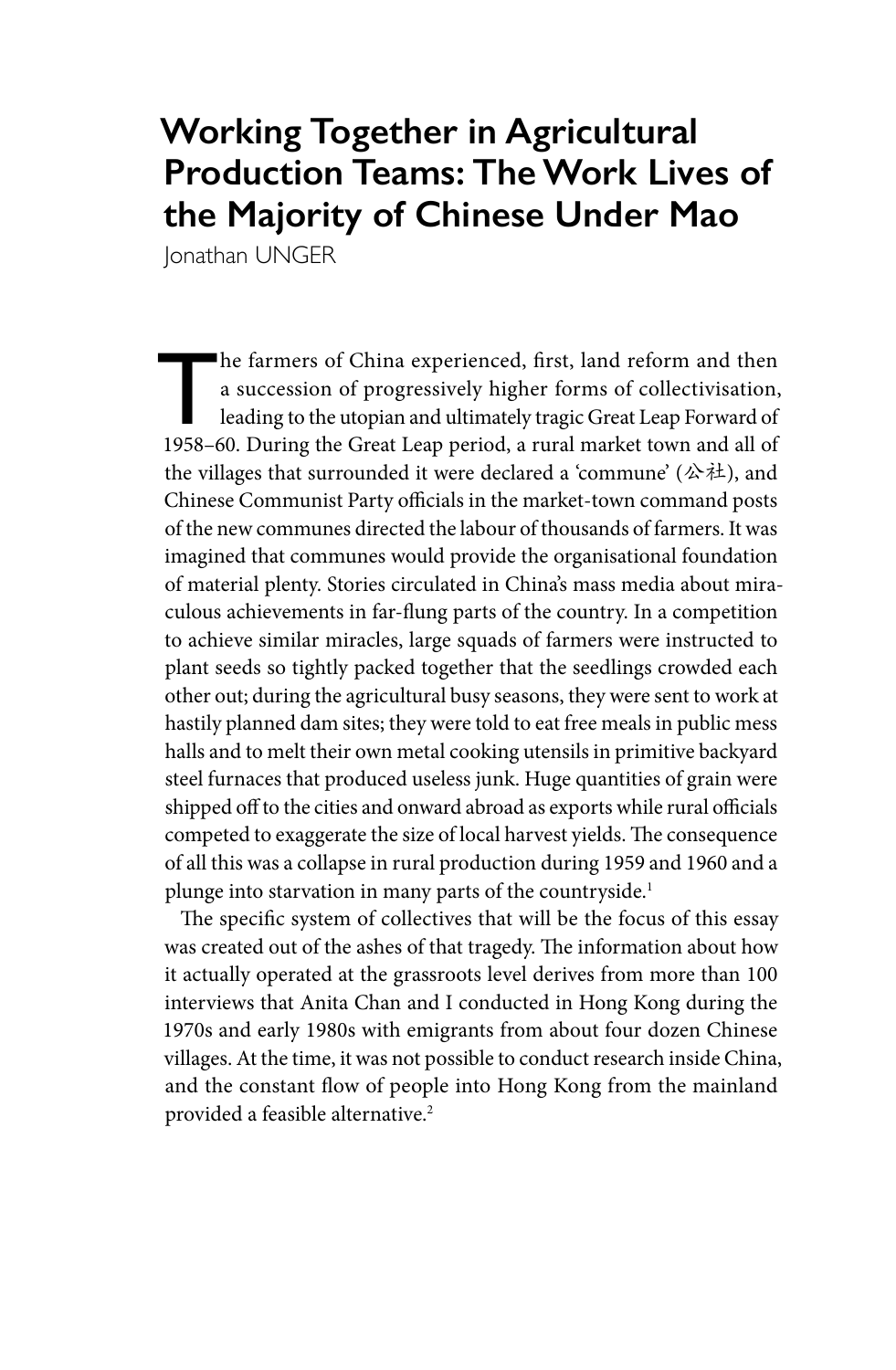#### Production Teams as the Basis for Landownership and Work

When the collectives were totally reorganised in 1962 in the aftermath of the Great Leap Forward, agricultural production within each village was placed in the hands of 'production teams' (生产队). Each production team contained some fifteen to forty neighbouring households who collectively owned a block of agricultural land, and its member households worked the land together and shared in the proceeds. In the wake of the Great Leap Forward's failure, the idea was to create a collective unit small enough for members to perceive the relationships between their own contributions of labour, their team's productivity, and their family's benefits.

To encourage the farmers to accept their team head's leadership, the head was normally either elected by team members or informally chosen by consensus, though in a minority of cases the team heads were selected by a higher-level Party organisation. In some other cases, even if elected, the production team head was chosen by one large kinship group or clique to the detriment of other such groups, and cases were reported of nepotism, favouritism, and abuses of power. But, despite such occurrences, on the whole the teams were relatively democratic in the way leaders were chosen—which had no parallel in any other parts of the Chinese political system.3

The new system contained a number of attractive features. By providing farmers with a share in a larger stretch of land than any family could farm on its own, it gave each household protection against natural disasters or unexpected illness. It also provided for a relatively equitable distribution of incomes among households, and it organised and paid for a range of public services. In many villages, by the late 1960s or 1970s, almostfree health care and elementary schooling were being provided through production-team revenues—reaching much of rural China for the first time in history. Production teams also paid for the sustenance of orphans, widows, and the childless elderly. In much of rural China, mortality rates declined dramatically and the length of villagers' lives began to approach that in developed nations.

The countryside was able to achieve these gains in part because the state under Mao was strong and penetrated communities effectively. The state's drive to transform villages had a downside, however, in both the political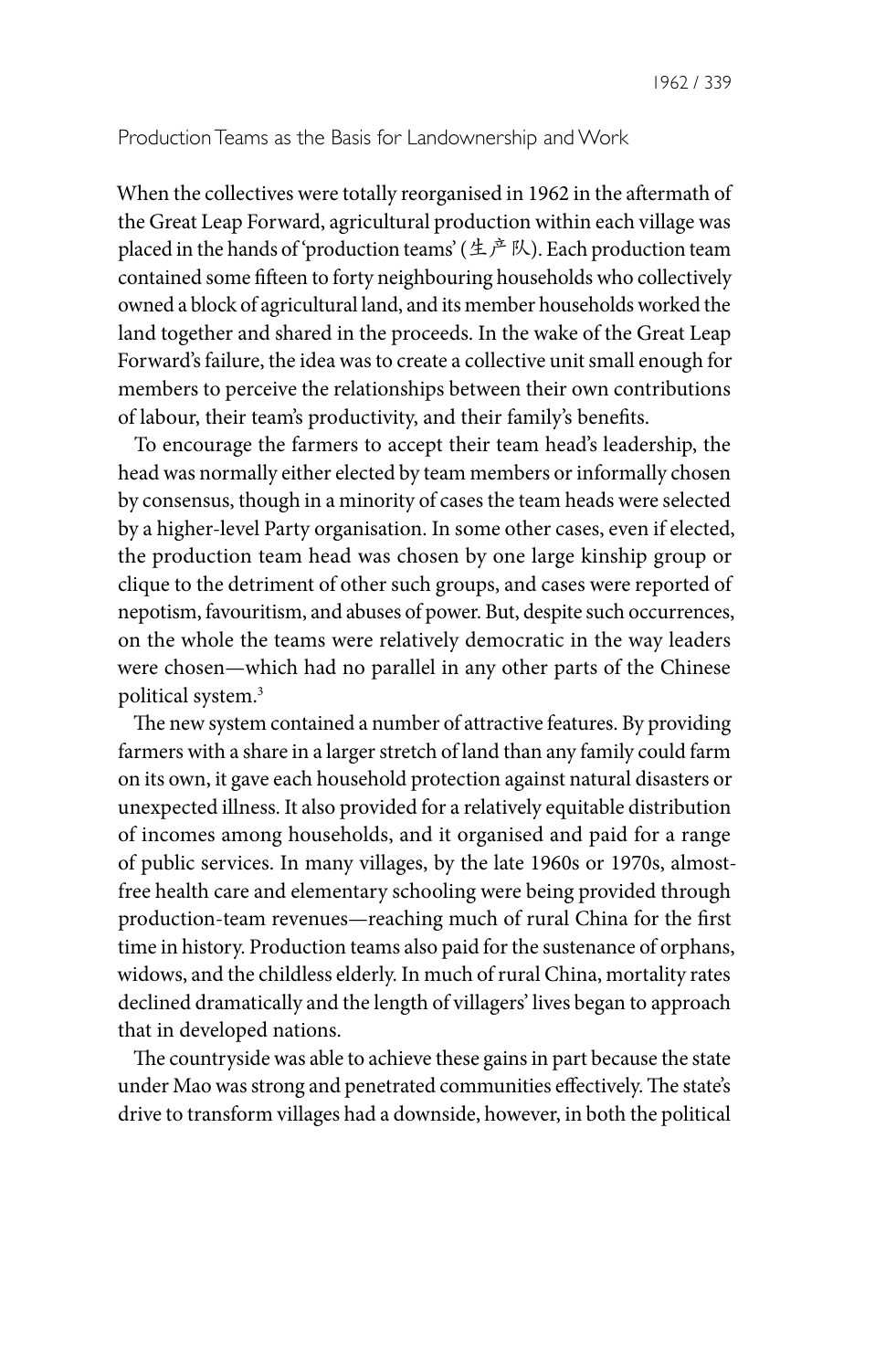and the economic spheres. Although Mao Zedong and other Party leaders were now willing to tolerate a system of ownership and production by relatively small production teams, and allowed farmers to select their own production-team heads, at the same time the national leaders were unwilling to give the production-team members enough leeway in figuring out what crops to grow or enough say on how their own teams and villages were run. The system ultimately was top-down. The belief at the helm of the Party was that China's villagers, left to their own devices, would not continue to move China forward into ever higher forms of socialist society; the villagers needed to be controlled and prodded for their own good.

There was a second important factor. The national leadership was convinced that, to develop the national economy, agricultural surpluses needed to be squeezed from the countryside. However, without strong institutional mechanisms in place, the villagers would not so willingly sacrifice their own material interests for the greater good of China by providing the state with cheap agricultural provisions to help build up Chinese industry. The consequence was that, in the new system of governance that was put in place after the collapse of the Great Leap Forward, the production teams sat at the very bottom of a political hierarchy dominated by a top-down chain of Party rule that reached from Beijing into each and every village. The village was now called a 'brigade' (大队) and was headed by a Party secretary who was appointed by the Party leadership of the commune, who in turn were appointed by the Party leadership of the county, who were appointed by the next higher level of the Party.

### Daily Work and the Complex Issue of Pay

The Party-State officialdom above the village was nowhere to be seen in daily life, though. Farmers soon became accustomed to a new work routine that some preferred. Before, they had worked on their own, on their own plots. Now, they normally worked together with neighbours in small squads. The men often engaged in different types of work than the women and so, depending on the time of year and the task, the women enjoyed a chance to work in a squad of fellow women; young people had opportunities to work and socialise in their own squads; and older men sometimes in their own groupings. The younger women, in particular, who in China always married into a village from outside, no longer felt socially isolated and continuously under the thumb of their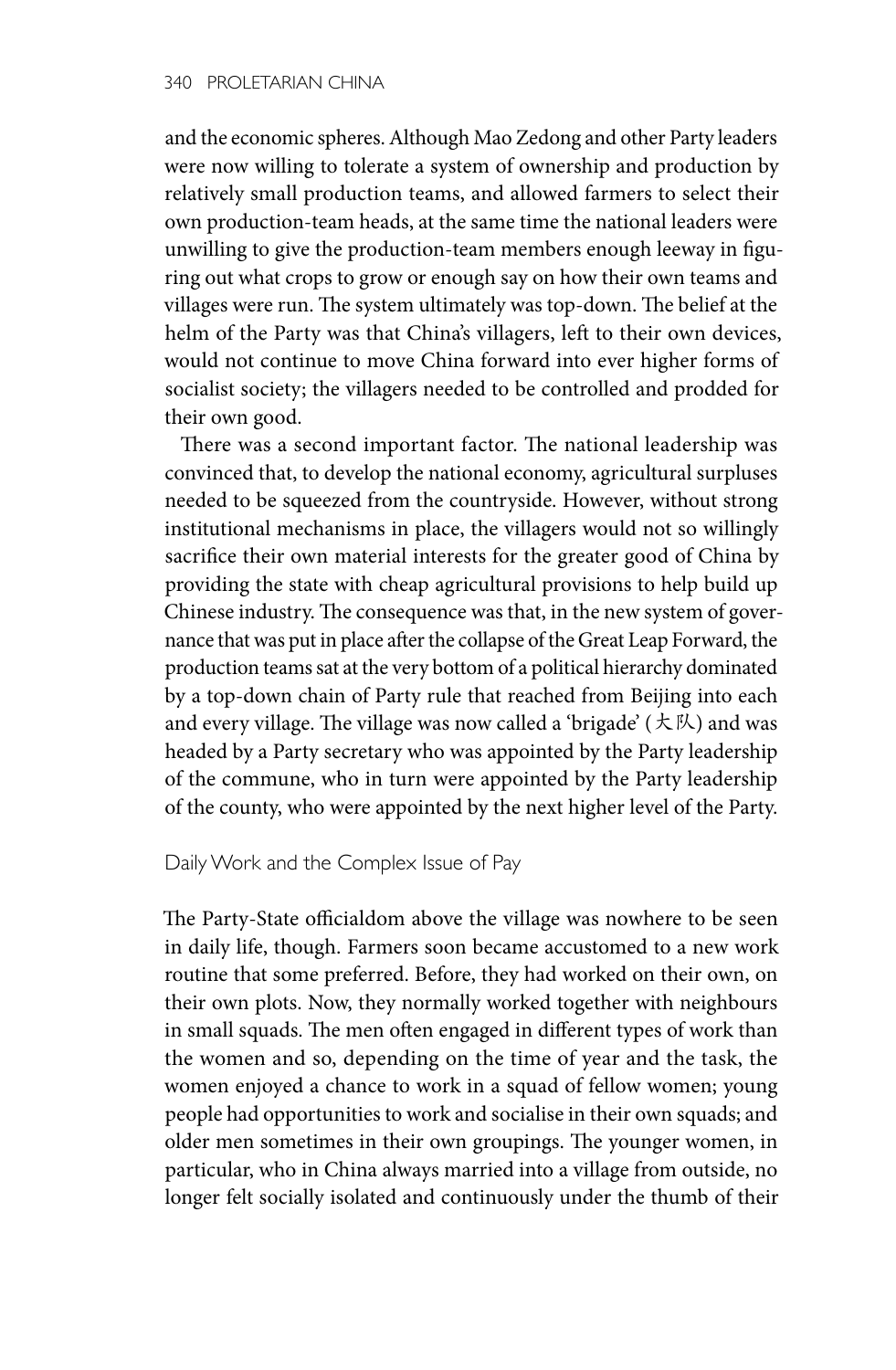1962 / 341

parents-in-law and husband. Instead, they spent the day with their own network of acquaintances; they earned their own income from the team in 'work-points' (エ分) and so could independently contribute to their household's income; and, through this and through their new social network, they saw their standing rise in both the household and the community. So, too, did the young men, who, with the strength of youth, often earned more than their fathers.

The men's tasks normally paid more than the women's. For instance, during the dry season in Chen Village, a community in Guangdong Province that I have studied,<sup>4</sup> when dredging the nearby river, the men were the ones who dug out the mud from the river bottom while the women hauled it up the riverbank and packed it into the dykes. The men were paid for each bucket they filled and the women for each bucket they toted. It was the women's work that required the greater skill and effort, since the dykes were tricky to ascend under the swaying loads of dredged mud. But over the course of an hour, the men's digging paid almost twice as much as the women's carrying. The village women did not publicly complain, however; they tacitly accepted that their lower status meant lower pay.

In a few agricultural seasons, ways were found to dispense with the complexities of recording and awarding payments by piece rate. For instance, the Chen Village farmers at harvest time worked in tightly knit squads of a dozen or so members of both genders, much as they had done even in traditional times in the rice regions of southern China. Without having to break their work rhythm, half of the squad members cut the crop; others would rush the sheaves to a small thresher at the side of the field; two men worked the hand threshing machine; and the two strongest men hustled the loads of grain into the village. Since the pace of the squad members' work was so closely interlinked, work-points were awarded to the squad as a whole based on the tonnage harvested. In this 'group task work', the squad members would hold a post-harvest session to appraise one another's labour contributions and determine among themselves how to divide up the totality of squad work-points.

During the height of radical national policies in the late 1960s and early 1970s, this method of payment was extended to all the work in what was titled the Dazhai system.<sup>5</sup> In this, all of a production team's members sat in judgement of one another at periodic team meetings. But, in a twist, they were to award work-points based not on what a team member had physically accomplished but rather on his or her attitude and effort.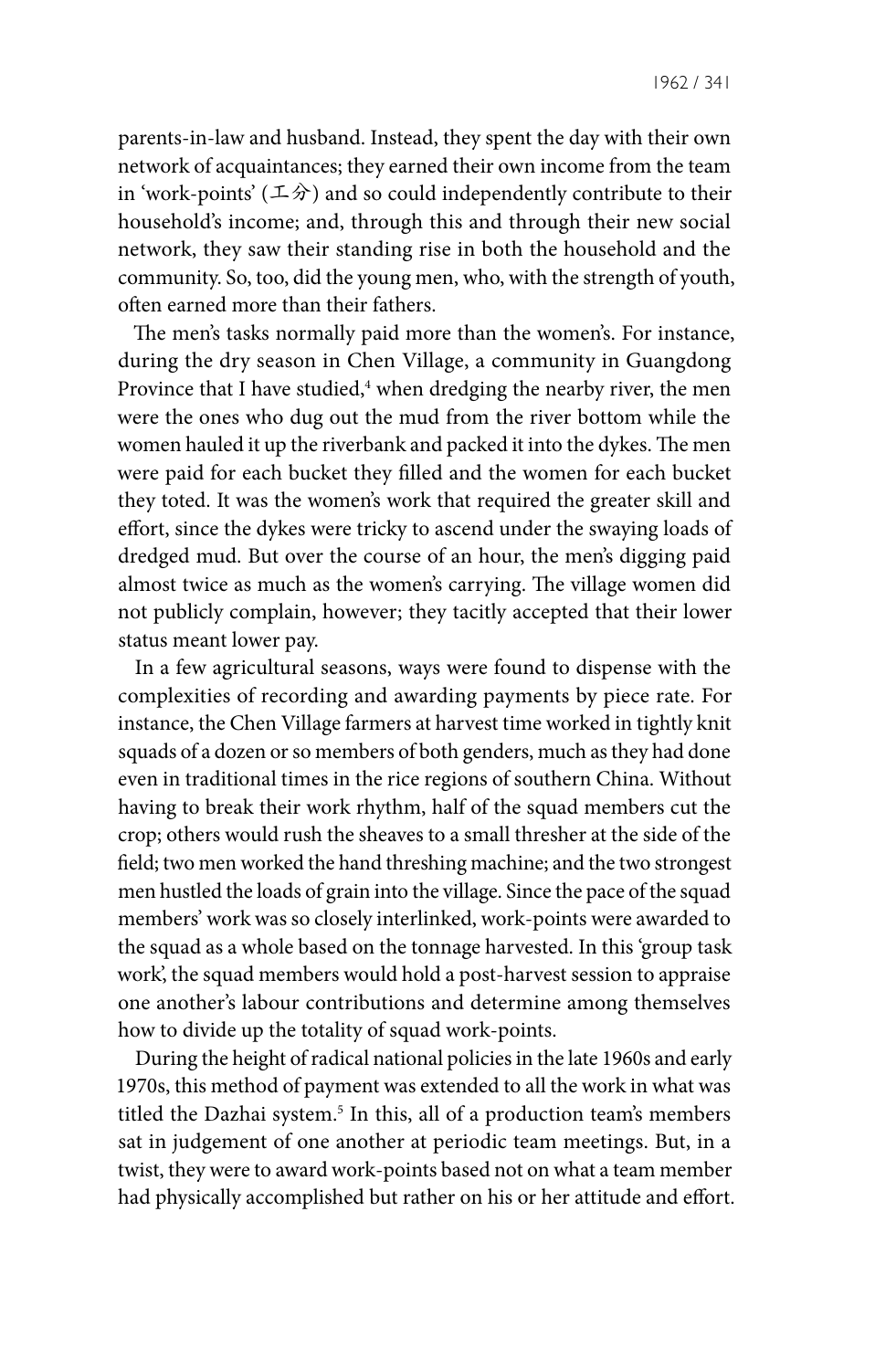Initially, this worked well. But, over time, the appraisal meetings descended into acrimony, as members began to vociferously defend their own work and took umbrage if awarded lower points. To avoid this, by the early 1970s the best men were being appraised as worth ten work-points a day, the average man was getting 9.5, and the worst nine points—a very narrow spread. Eventually, the best and most energetic workers resented this and stopped working as well, and the teams' production sputtered.<sup>6</sup> Ultimately, the Dazhai appraisal system had to be abandoned here and elsewhere across China.

#### Private Endeavours

The rights of farmers to engage in private sideline production had been guaranteed by the state (with temporary exceptions during radical campaigns) since 1962.<sup>7</sup> China's leaders had learned through the disastrous experiences of the Great Leap Forward that some private sparetime endeavours, particularly maintaining a family vegetable plot, were a 'necessary adjunct to the socialist economy'.8 The regulations of 1962 let the production teams set aside 5 to 7 percent of their arable land for these family plots. Because most Chinese villages have little land per capita, the plots were relatively tiny. A family held only temporary use rights to them, and the size of its plot was readjusted from time to time as additional children were born and older children married out. Families were also permitted to privately raise animals such as pigs, chickens, and ducks, to plant limited numbers of fruit trees in courtyards and on hilltop wasteland, and to fish or produce cottage handicrafts after hours.

These private activities were essential to the farmers' livelihoods in two ways. Whereas the collective fields provided almost all of China's grain, the private sector provided the bulk of the farmers' vegetables and meat. This was reflected in the saying, 'For the bottom of the rice bowl, rely on the collective. For the top of the bowl, rely on ourselves.' Their private endeavours were also the farmers' most important source of cash income. At the end of each collective harvest, each household's cumulative work-points were computed and the family was paid in both kind and cash. Payment in kind came first, and the team was supposed to guarantee to each family the staple food grains that it needed even if it had earned insufficient work-points and had to go into debt to the team. Such families received no cash from the collective and depended entirely on their private sidelines for money to spend. In poor villages,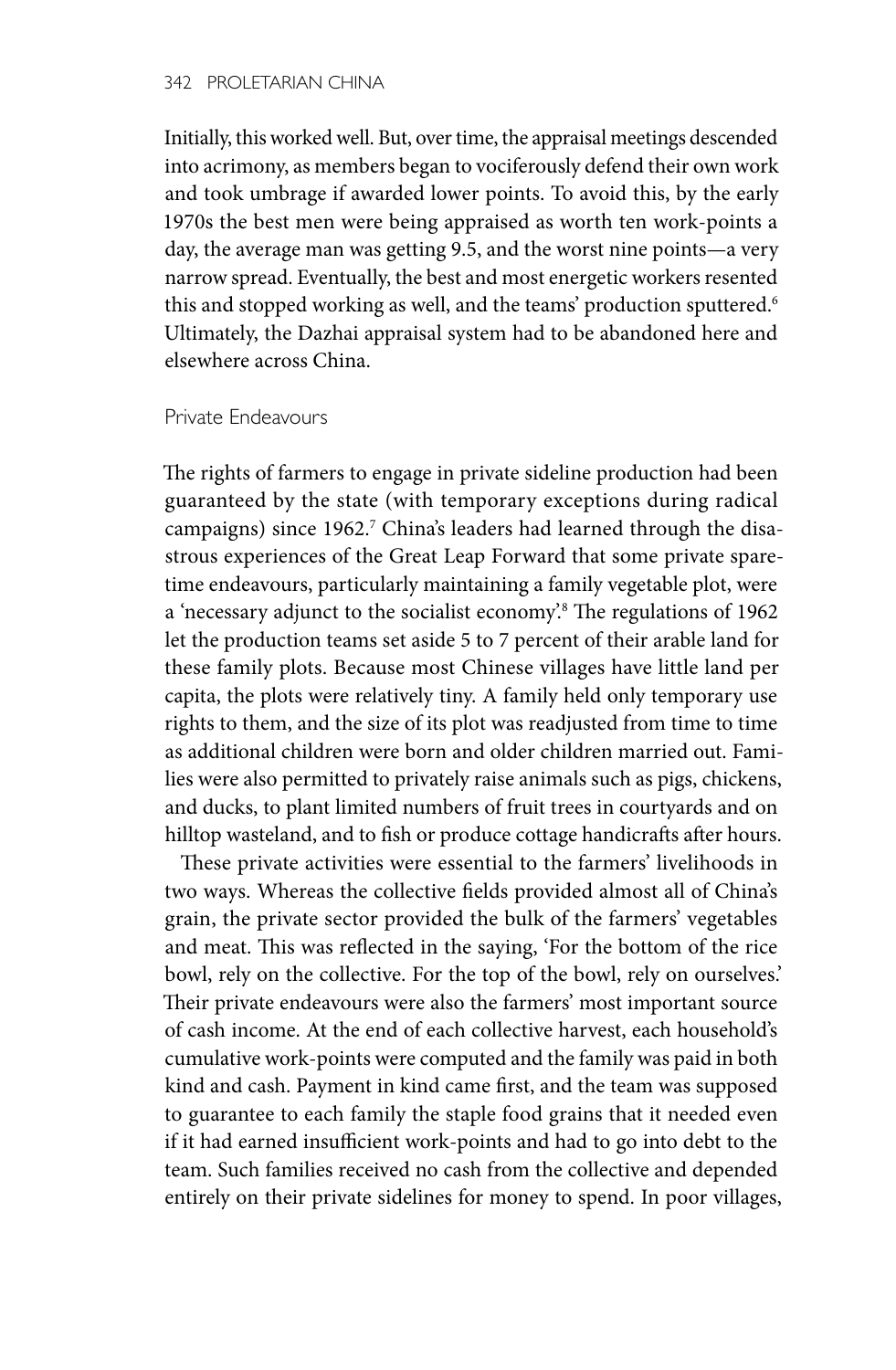many families found themselves in this circumstance. But even the best-off households in prosperous villages did not have much ready money to meet the costs of a family funeral or a son's wedding. On such occasions, farmers sold what they jokingly referred to as their 'piggy banks'—one or more of their hogs. For all farmers, prosperous or impoverished alike, a second rural saying applied: 'For eating rice, rely on the collective. For money, rely on your private sidelines.'

Under the government's own pricing mechanisms, much of the collective grain was sold cheaply to the state to fulfil a sales quota while vegetables and pork fetched far better prices. As a consequence, farmers could earn considerably more per hour from their private endeavours than from collective labour. All told, from among all the villages for which I have such information through interviewing, approximately one-quarter to one-third of the peasants' gross annual income (including both in kind and cash) derived from the private sector.<sup>9</sup> In two of the poorest villages for which I have interview data, where the earnings from the collective fields were very low, up to half of the family income was derived from such private activities.

This became a source of conflict between team leaders and farmers: the farmers' desire to focus on this valuable private production inevitably impinged on the productivity of the collective sector. Squad leaders were constantly on the lookout to stop team members sneaking off early from work, preventing them from clearing too much barren land to expand their private production, and haranguing members to rest during rest breaks rather than scramble off to their private endeavours.

From above, the Party-State periodically reacted to keep the private endeavours quite limited in extent and under tight control. One means, used especially during the 1970s, was to close the periodic farmers' markets in rural towns at which farmers sold their private produce. During radical periods, officialdom not only clamped down on this, but also sometimes launched campaigns to directly tighten the reins on families' vegetable plots. These campaigns were usually backed vociferously by the ideologues among Party leaders, who warned shrilly that private undertakings encouraged a selfish 'small-producer mentality'. The last major campaign of this type, the Line Education Campaign (路线教育运动) of 1974–75, was pushed by the group around Mao later dubbed the Gang of Four, and was so draconian that it needed to be removed from local cadres' hands to avoid retaliation against them by villagers. Squads of officials sent from above took over many of China's villages to push the campaign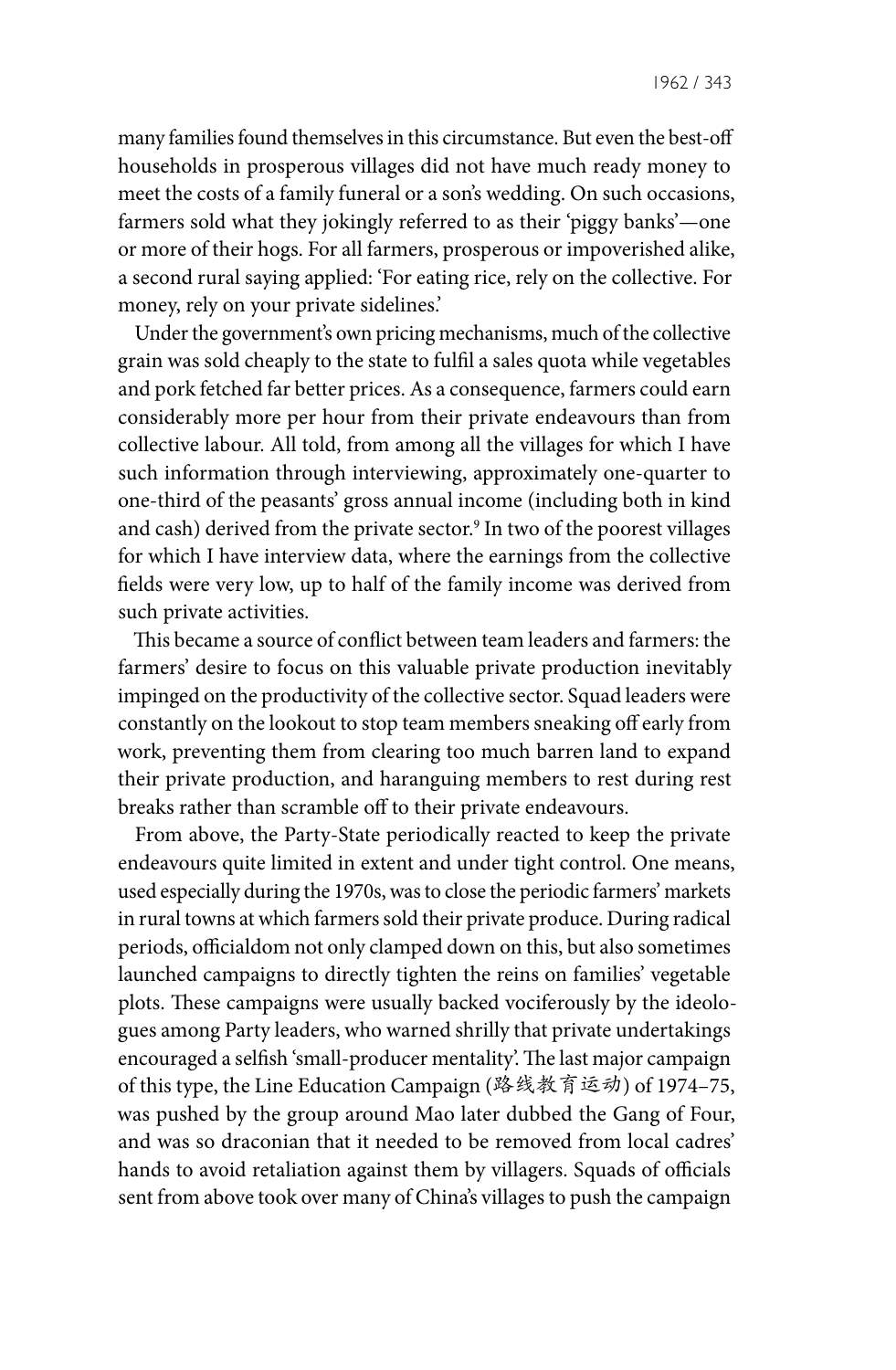through; in Guangdong Province alone, 120,000 officials were dispatched to villages.<sup>10</sup> They forcibly reduced the size of the family vegetable plots, implemented very strict limits on the numbers of ducks, chickens, and pigs that farmers could raise, and imposed harsh fines equivalent to several days' wages on any team member who took leave during the day to attend to private matters.

The radical leadership also periodically launched directives during the 1970s that adversely interfered with the production teams' collective activities. Chen Village in subtropical Guangdong provides an illustration: one year the Maoist leaders in Beijing decided that each region should be 'self-reliant', so Chen Village's production teams were ordered to grow crops such as wheat and cotton that were woefully unsuited to the climate. Another time, the teams were ordered from above to forgo collectively planting profitable vegetable plots and to fill in money-making fishponds to plant more grain, and, when national slogans and policies flip-flopped, to reexcavate the fishponds and again 'diversify' the teams' crops.11

#### The End of Collective Farm Work

The farmers' support for collective agriculture could not endlessly be tested year after exhausting year by dysfunctional Party policies like these and by heavy grain exactions. Rural living standards were stagnating and by the late 1970s farmers' patience was running thin. Disillusionment and stalled production eventually led to the abandonment of agrarian socialism a few years after Mao's death. Coming almost full circle, Party officials in the early 1980s reintroduced household farming—with a twist: families could cultivate fields independently as though these were their own, but landownership remained in the hands of the production teams (on this, see my essay on 1981 in this volume).

The litany of failed radical programs during the 1970s should not lead us to believe that most of what occurred during the two decades of production-team work went against the interests of the farmers. There was much that was good in the collective system: the labour-intensive building of agricultural infrastructure and the provision of economic security, basic health care, and welfare for the needy. During the 1970s, émigrés from the countryside made it clear during interviews that the production teams, if left to their own devices, could have operated reasonably efficiently and productively. Had the state been less interventionist, had it allowed the production teams a much wider degree of independence